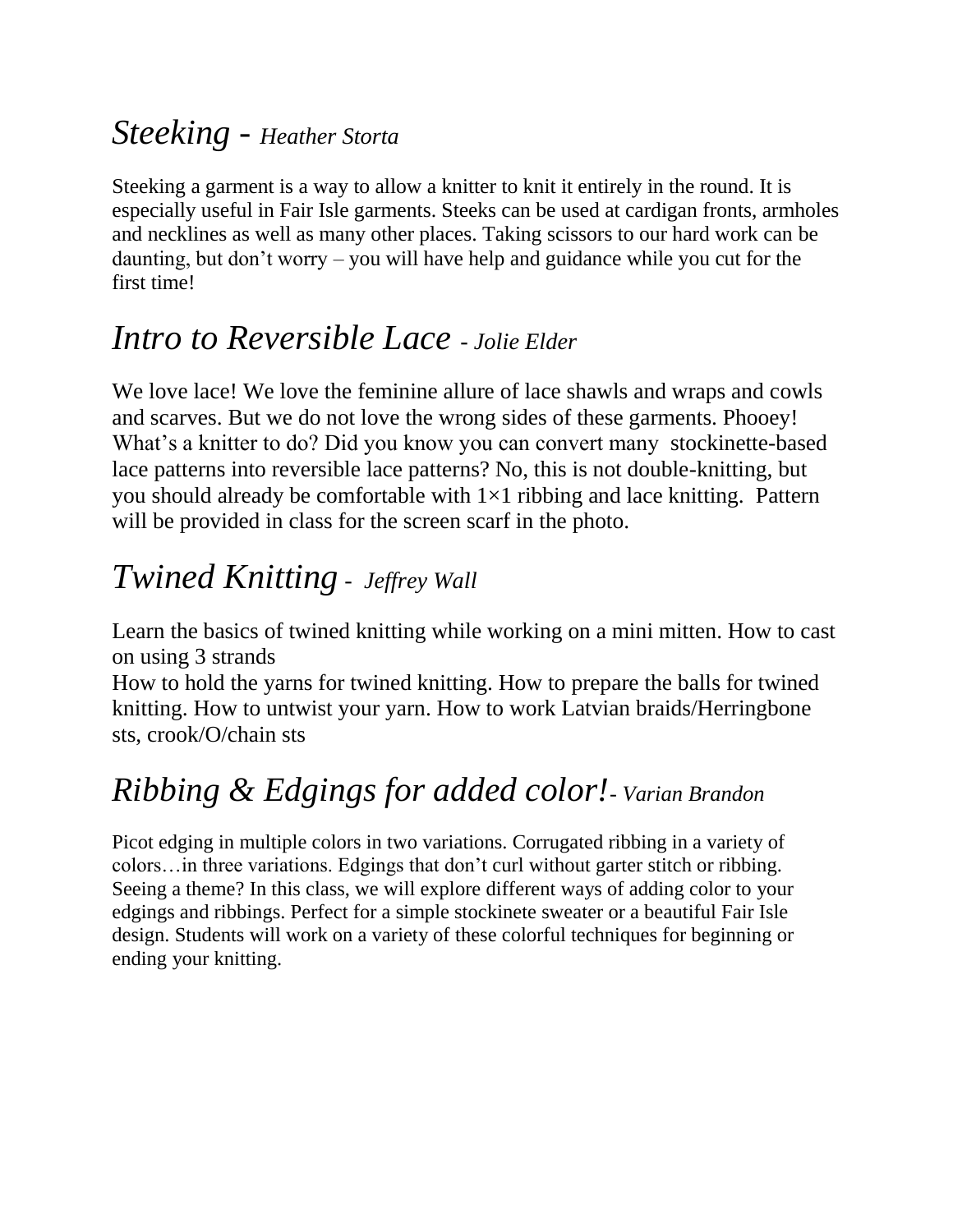# *Mosaic Knitting - Heather Storta*

Mosaic knitting is a form of slipped stitch knitting – which creates complicated two color designs while only using one color per row. Not all slipped stitch knitting is Mosaic knitting, however - it follows certain rules. We'll learn the tricks and rules to Mosaic knitting and how to read Mosaic knitting charts while knitting a washcloth/trivet sampler. (Picture shows one possible finished item, a variety of patterns will be provided.)

### *Intro to Brioche - Jeffrey Wall*

Learn the brioche technique in the round. Learn how to increase and decrease in brioche

#### *Converting Flat Patterns to Knit in the Round - Varian Brandon*

Flat garment patterns. Flat stitch patterns. Both can be converted to knit in the round. In the class, we will go over the concepts of circular knitting and work through translating patterns for in the round knitting using circular or double pointed needles. After going through a flat to in the round conversion as a class, students will work on the translation of a simple pattern for themselves.

# *Sonic Boom Mobius Cowl- Jolie Elder*

Infinity scarves are the fashion accessory trend right now. They make great one-skein stash projects, quick gifts, and are perfect for magic ball knitting or showing off a fabulous gradient yarn. Your skein will automatically produce mirrored stripes and you can work until you run out of yarn if you cast-on your möbius from the center out. Students will learn Cat Bordi's fast and clever cast-on, my alteration for creating a lace cast-on with holes at the center of your cowl, and Jeny's Surprisingly Stretchy bind-off. You'll also receive the pattern (usually a paid download on Ravelry).

### *Intro to Entrelac - Jeffrey Wall*

Learn how to work Entrelac in the round. Learn a circular cast on, how to form your base triangles, how to work your tiers of rectangles, how to make your last set of triangles to even off your work to go back to knitting in the round for the hat band, corrugated ribbing. Will learn how to knit backwards to make your Entrelac knitting more fun and less turning required! Hat project started from the top down.